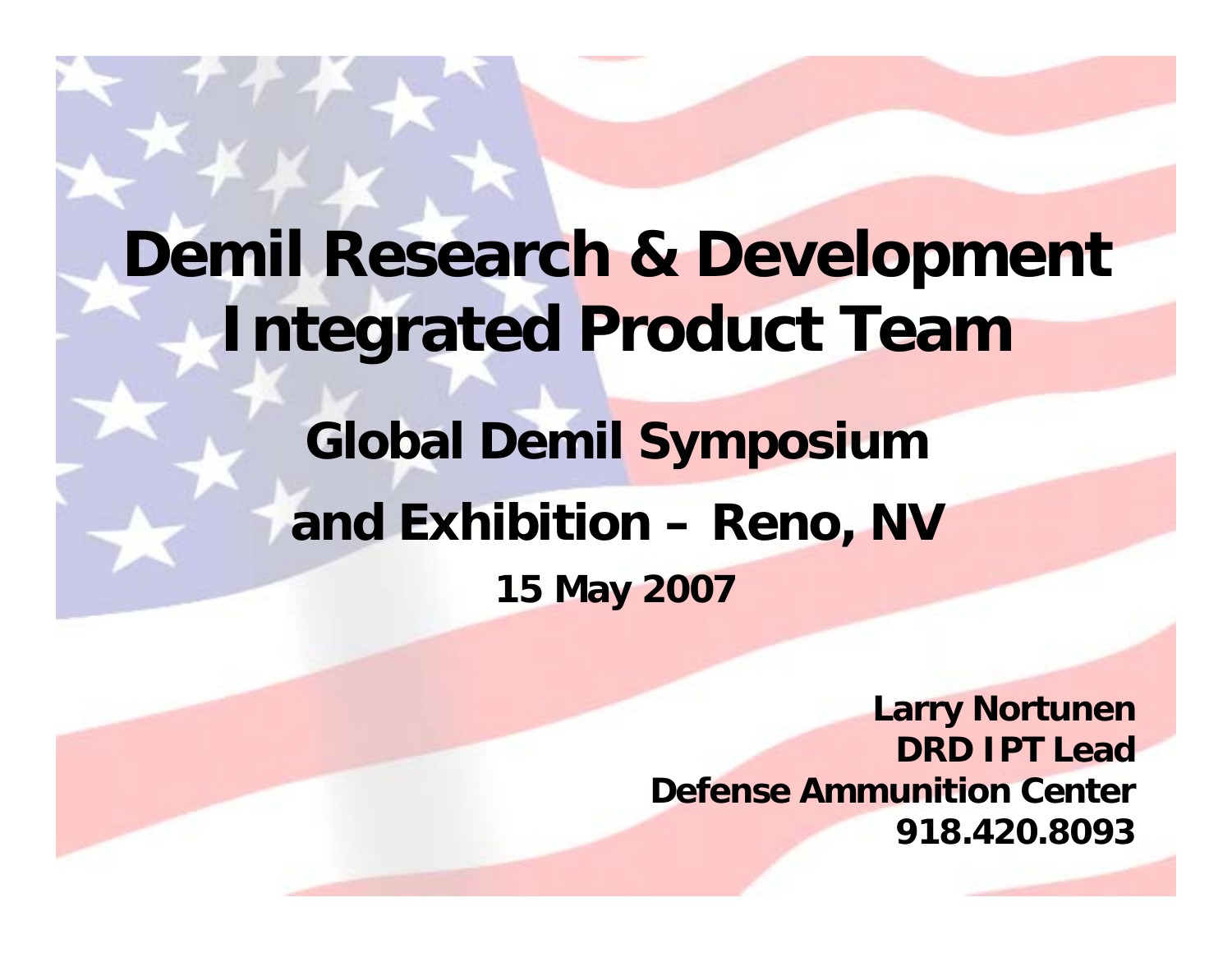

# **Outline**



- ¾ **DRD IPT Charter**
- ¾ **Evaluation Process**
- ¾ **Evaluation Results**
- ¾ **Demil R&D Master Plan**
- ¾ **Schedule**
- ¾ **Metrics**
- ¾ **Summary**

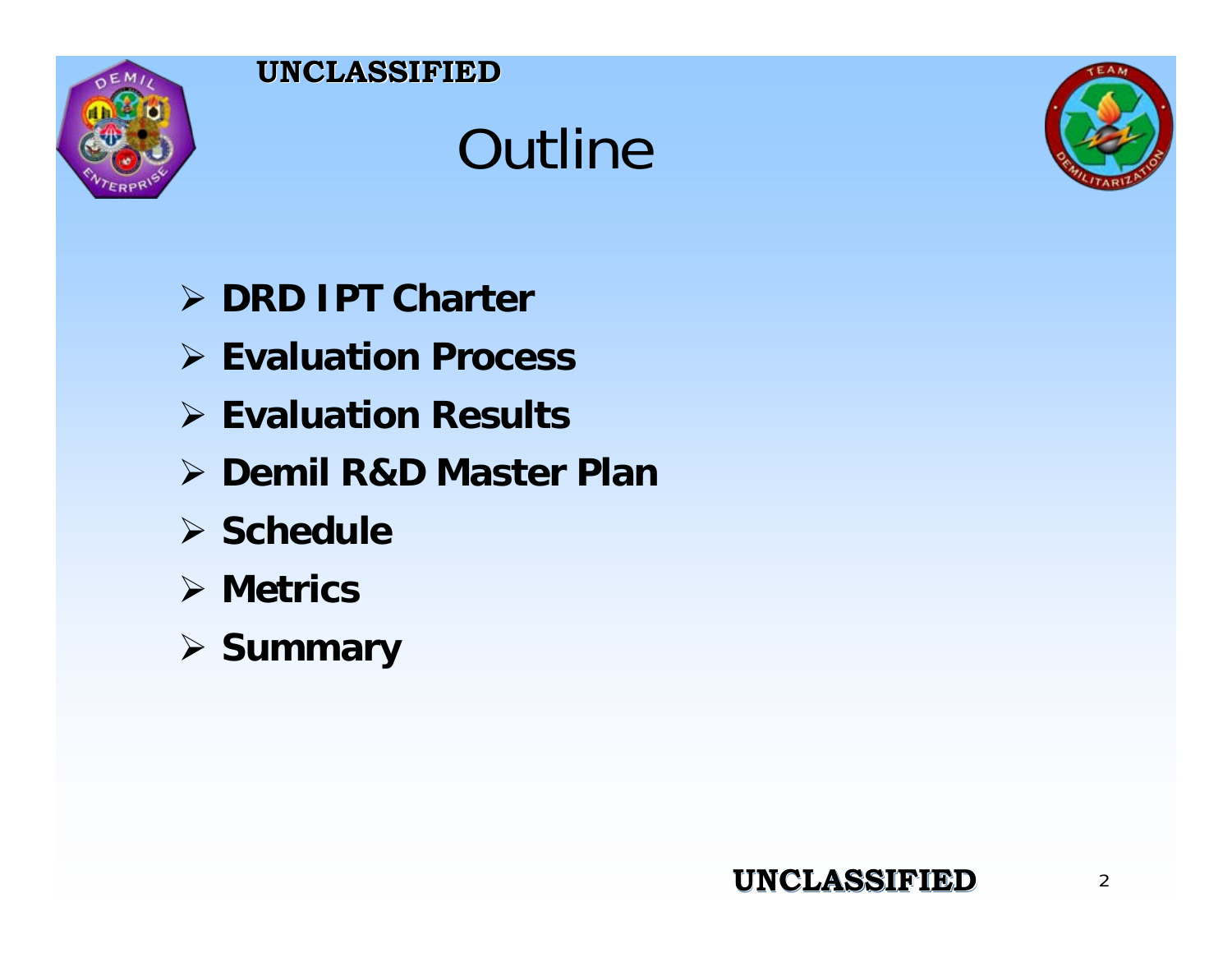

# DRD IPT Charter



- ¾ Purpose make recommendations to the PM Demil for obtaining and allocating resources to support selection of Demil R&D projects
- **≻** Team Taskings
	- $\checkmark$  Develop and document a project prioritization process; integrate with POM process
	- $\checkmark$  Develop a Demil R&D Technology Master Plan (update annually)
	- $\checkmark$  Develop a R&D project performance measurement process
	- $\checkmark$  Serve as an advisory body to PM Demil
	- $\checkmark$  Identify R&D solutions to Demil Capability Gaps
- $\triangleright$  Team Guidelines
	- $\checkmark$  Focus on customer requirements

**UNCLASSIFIED UNCLASSIFIED**

¾ Revised 25 April 2006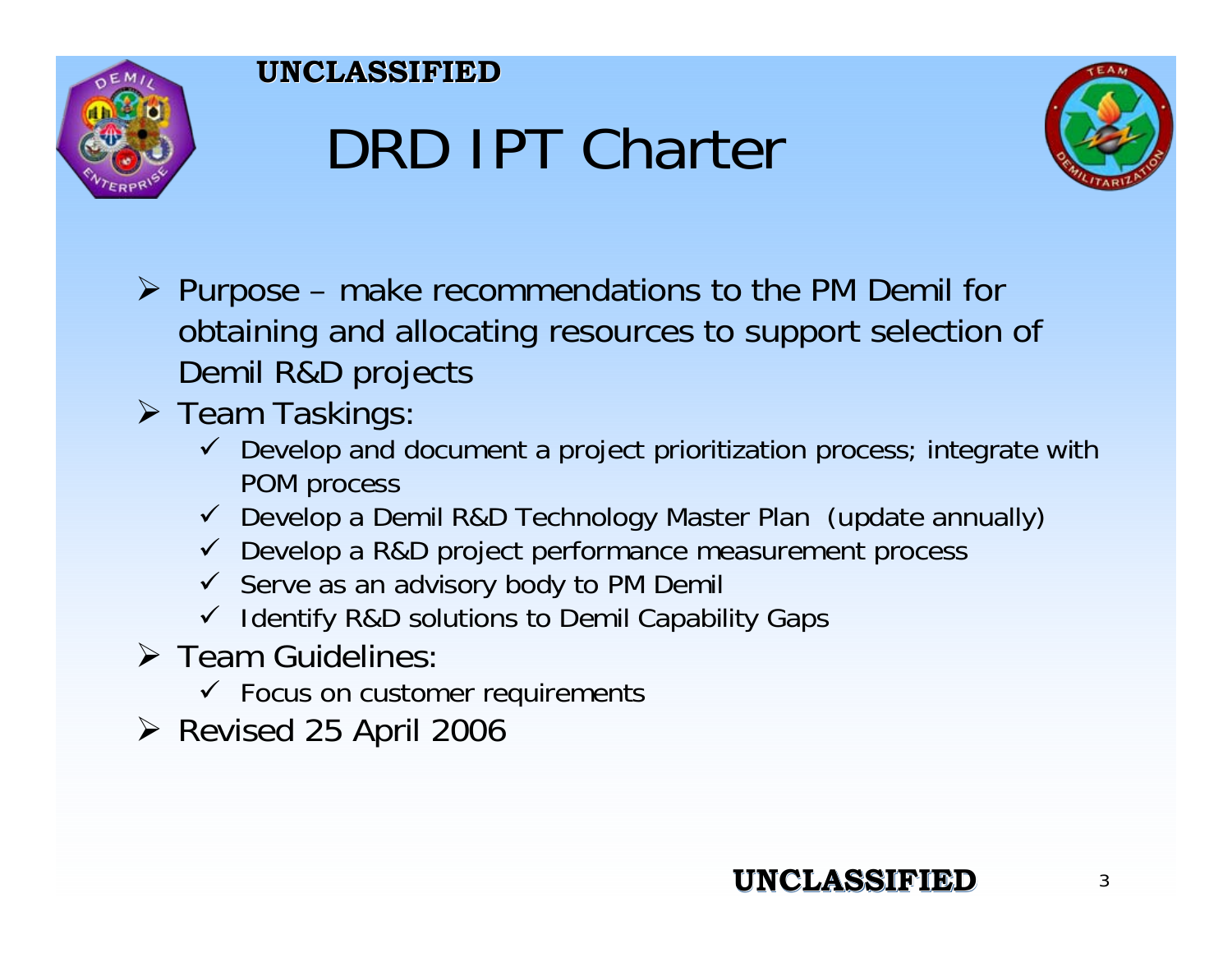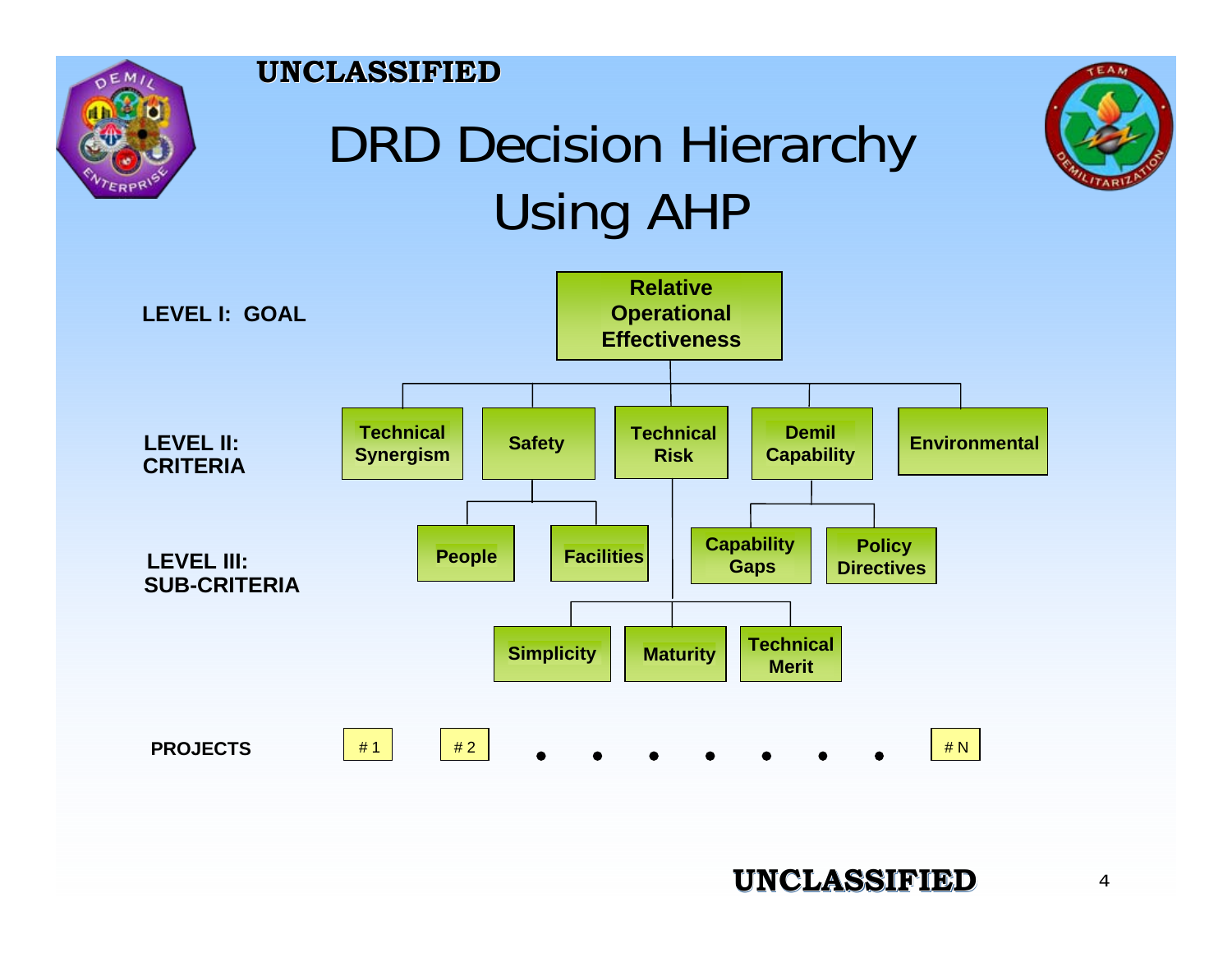

## **UNCLASSIFIED UNCLASSIFIED**Level I and II Definitions



## **Level I: Goal Definition**

Determine relative effectiveness of Demil R&D Technology Projects to maximize stockpile reduction capability within the constraints of environmental regulations, environmental stewardship, and safe demil work conditions while mitigating technical risks and promoting technical synergism.

## **Level II: Criteria Definitions**

**Technical Synergism:** The degree to which a project enables, enhances, or provides flexibility to other technologies or demilitarization operations.

**Safety:** With regard to fielded technologies, the degree to which a project minimizes the risk to people or facilities.

**Demil Capability:** The degree to which a project applies to a portion of the stockpile that currently does not have a technological solution.

**Environmental:** With regard to fielded technologies, the degree to which the proposed project addresses environmental constraints.

**Technical Risk:** The degree to which technical merit, maturity and complexity impact implementation.

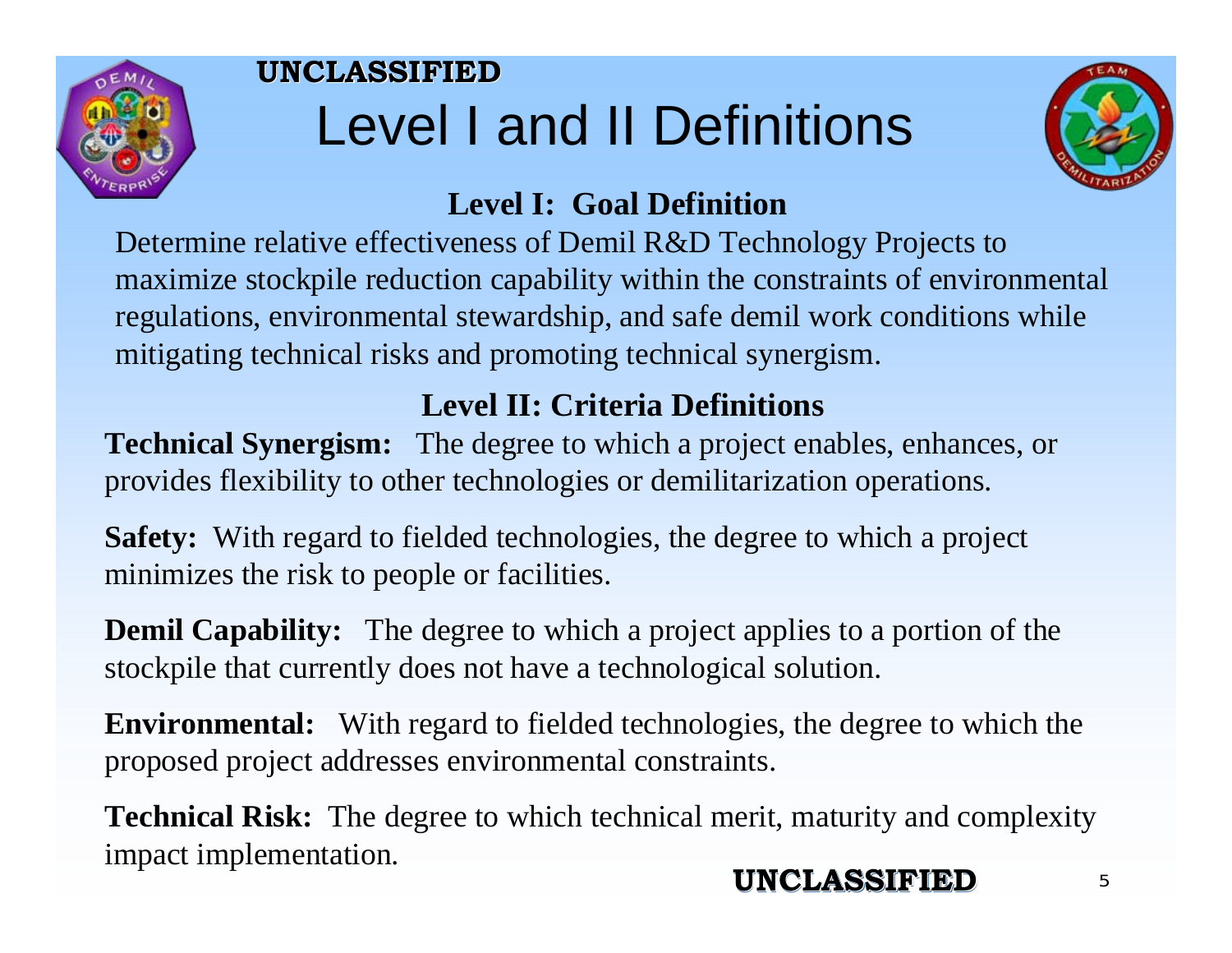

## Level III: Sub-Criteria Definitions



## **Safety**

**People: People:** The enhancement of personnel safety through the reduction of the probability of injury or death (with regard to fielded technologies).

**Facilities: Facilities:**The enhancement of protection through the reduction of the probability or the consequences of mishaps to facilities, equipment or assets (with regard to fielded technologies).

### **Technical Risk Technical Risk**

**Simplicity:** The number of subsystems and linkages between subsystems within the project.

**Maturity: Maturity:** Technology Readiness Level

**Technical Merit:** The degree to which the project is supported by sound scientific and engineering principles and experimental data.

## **Demil Capability Demil Capability**

**Policy Directives:** e.g., CDT%, Demil Enterprise Strategic Plan, Long-Term Goal,

Congressional Edicts, Mines, International Agreement, State/Region Influence

**Capability Gaps: Capability Gaps:** Current inability to execute a requirement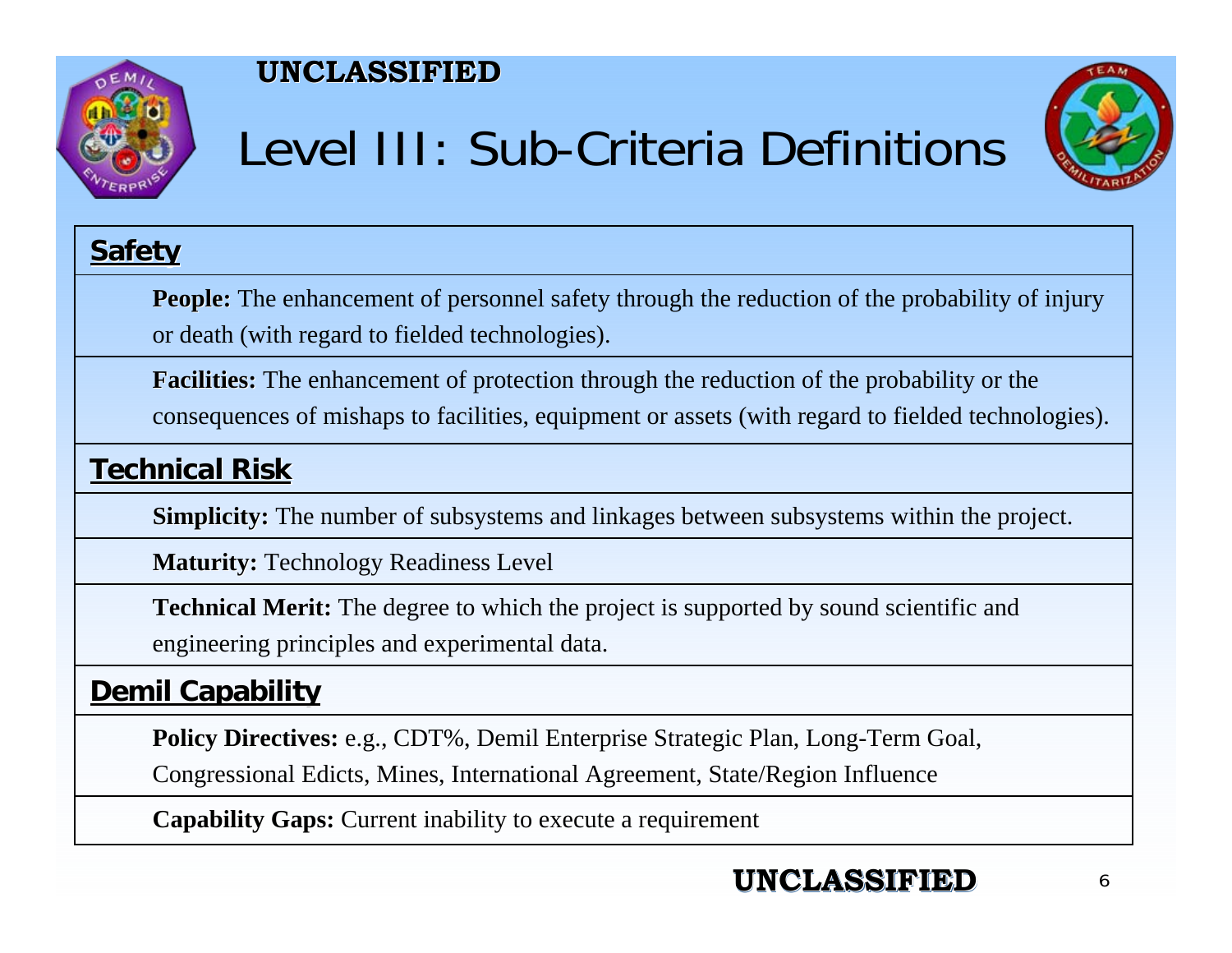



## Demil Capability Gap Defined

- ¾ Demil Capability Gap: Current inability to execute a requirement
	- $\checkmark$  Cost
	- $\checkmark$  Rate
	- $\checkmark$  Environmental
	- ✔ Safety
	- $\checkmark$  Risk

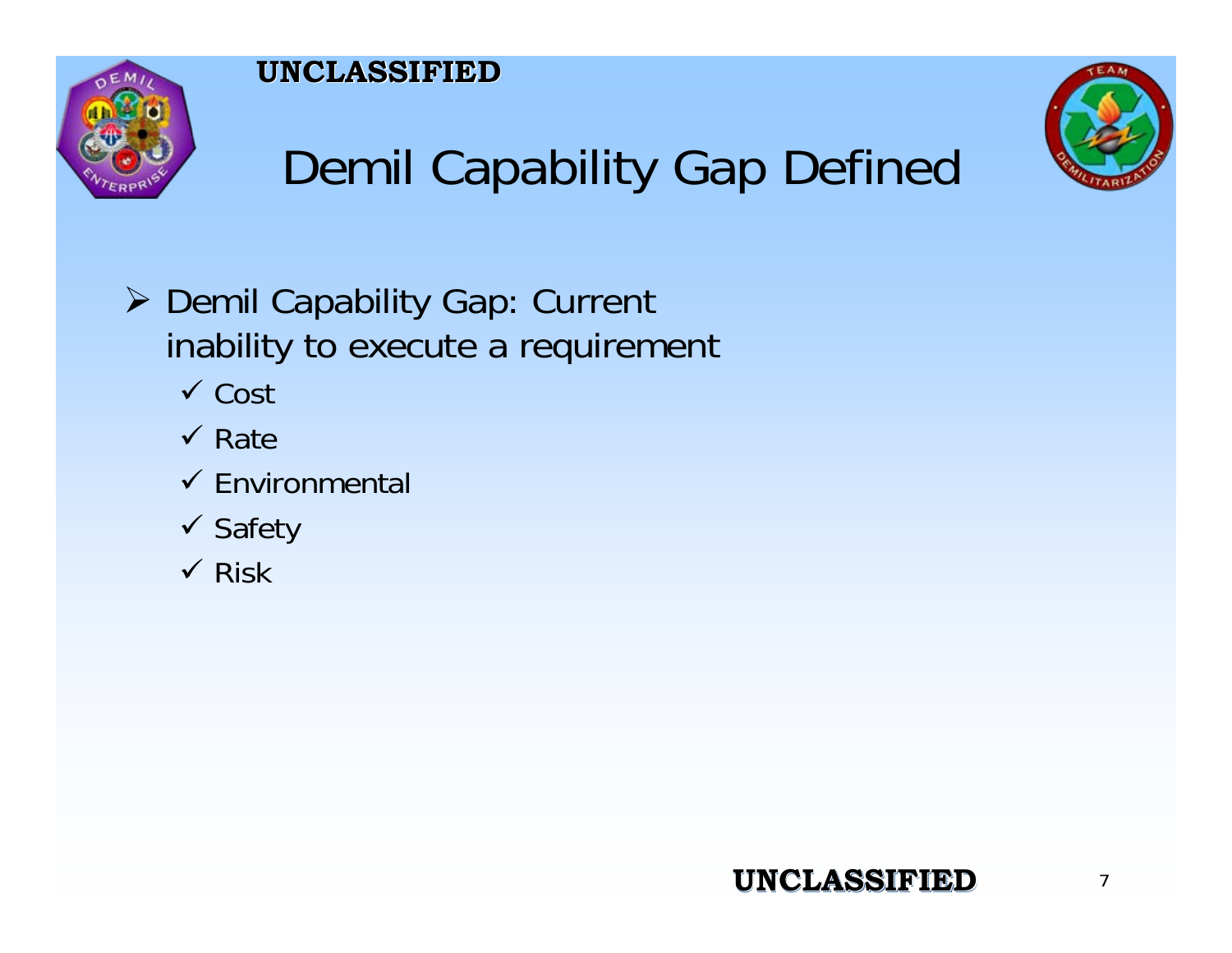

## Demil Capability Gaps



| <b>Capability Gap</b>                               | <b>MIDAS</b><br><b>Family</b> | <b>Stockpile</b><br><b>RRDA</b><br><b>sTons</b> | <b>Stockpile</b><br><b>Field</b><br><b>Service</b><br><b>sTons</b> | Gap<br><b>Challenge</b>        | <b>Current Capability</b>                                             |
|-----------------------------------------------------|-------------------------------|-------------------------------------------------|--------------------------------------------------------------------|--------------------------------|-----------------------------------------------------------------------|
| <b>Ammonium Perchlorate</b><br>(AP) Propellant      | <b>HM</b>                     | 6,383                                           | 52,095                                                             | Throughput                     | Limited commercial incineration                                       |
| <b>White Phosphorus (WP)</b><br><b>Felt Pads</b>    | <b>CPC</b>                    | 4,823                                           | 8,758                                                              | <b>Destruction</b>             | OB/OD not allowed. Requires<br>modification to APE 1400               |
| <b>Red Phosphorus</b>                               | <b>CSGX</b>                   | 885                                             | 1,272                                                              | <b>Destruction</b>             | OB/OD not allowed - Requires wet<br>scrubber testing for incineration |
| <b>Plasticized White</b><br><b>Phosphorus</b>       | <b>CPZ</b>                    | 341                                             | 9                                                                  | Removal/<br><b>Destruction</b> | OB/OD not allowed - requires testing for<br>APE 1400 treatment        |
| 40mm HEDP Grenades                                  | <b>HCPS</b>                   | 790                                             | 2,630                                                              | Safety                         | OB/OD not allowed.<br>No closed disposal alternative                  |
| <b>Depleted Uranium</b>                             | <b>DU</b>                     | 13,715                                          | 41,477                                                             | Cost                           | Hazardous waste landfill                                              |
| <b>Pressed Energetics</b>                           | HC, HM,<br>HP, HT             | 21,143                                          | 30,109                                                             | Removal                        | Limited organic capability<br>Requires modification                   |
| <b>Cast-Cured Energetics</b>                        | HB, HM,<br><b>HP</b>          | 602                                             | 21,504                                                             | Removal                        | No closed disposal alternative                                        |
| 1310-00-039-1104-B560,<br>Ctg, 40MM, AA, HEIT-DI-SD | <b>HCCSI</b>                  | 1,540                                           | $\mathbf 0$                                                        | Removal                        | No closed disposal alternative                                        |
| 1345-00-598-5207-K866,<br>Smoke Pot, HC, ABC-M5     | <b>CHS</b>                    | 66                                              | 167                                                                | <b>Destruction</b>             | OB/OD not allowed.<br>Too large for PODS                              |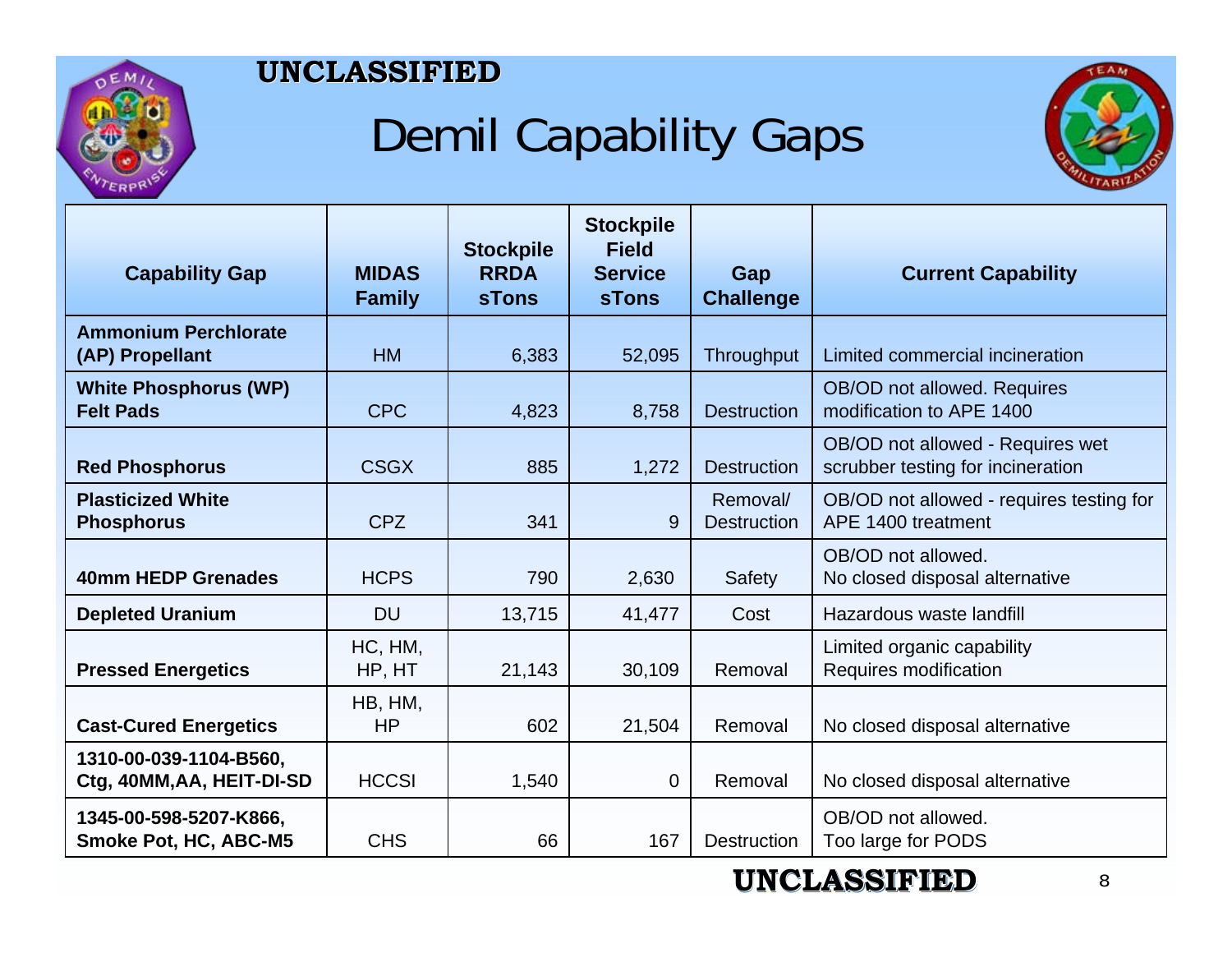

# Technology Data Call



Technology Project Information Workbook:

- ¾ Technology Description / Proponents
- ¾ Operations and Schedule
- ¾ Technology Effectiveness\*
- ¾ R&D Cost Summary
- $\triangleright$  Facilitization Cost
- ¾ Cost Savings
- \* Self Evaluation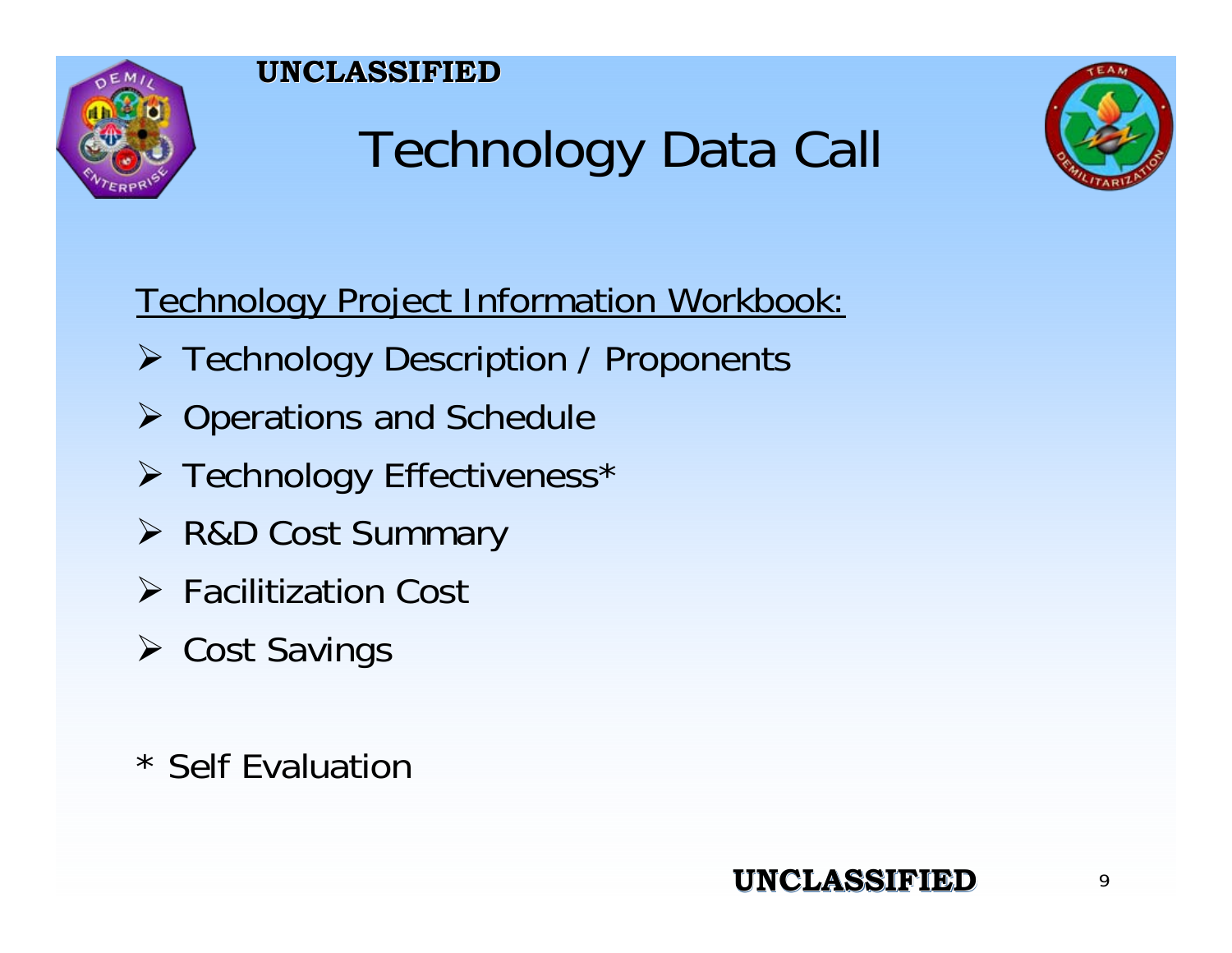

## Scoring Process for DRD Projects



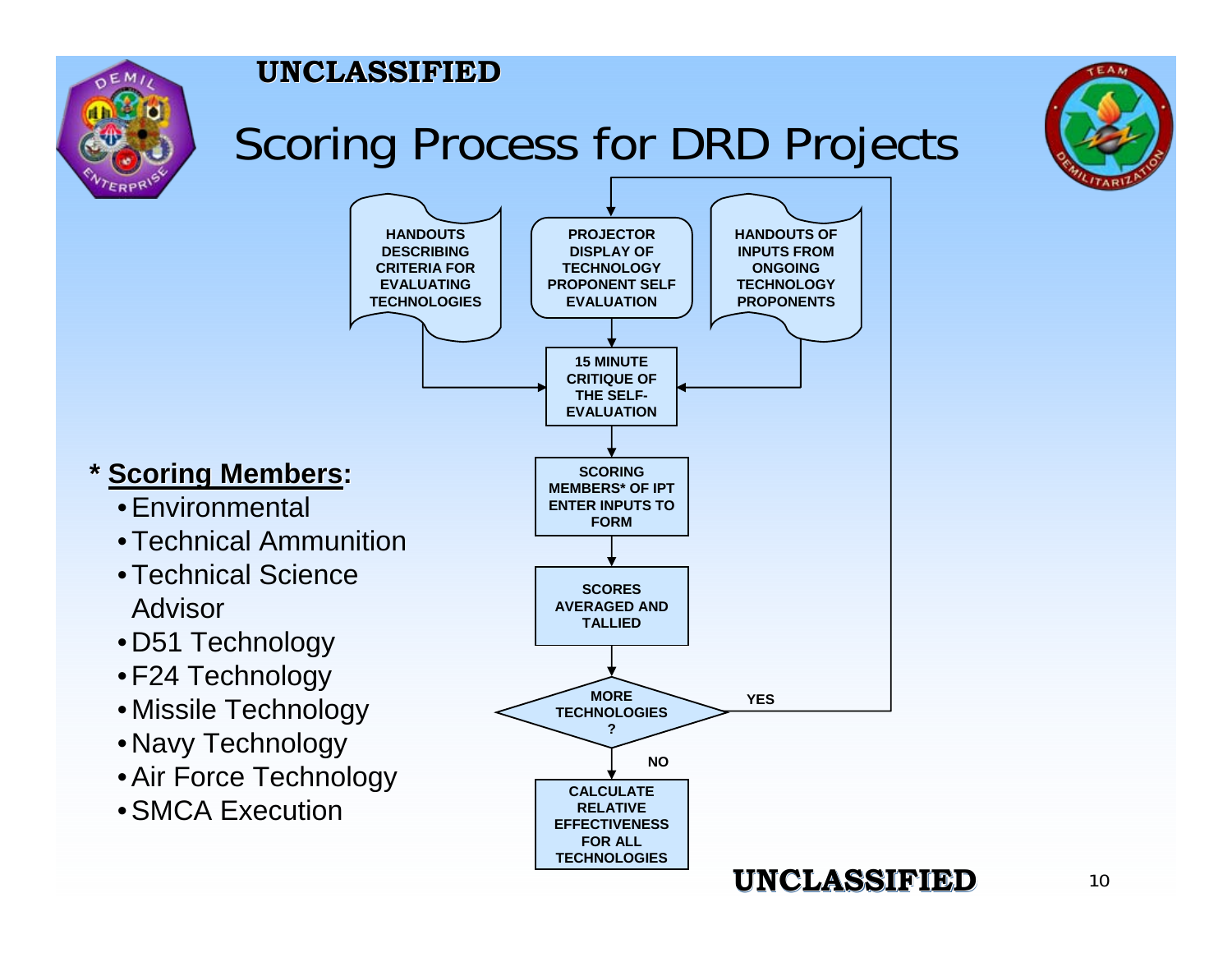| <b>Technology Project List</b>            | <b>Contract Agency/Prime Developer</b>  |
|-------------------------------------------|-----------------------------------------|
| Abrasive Waterjet                         | <b>NSWC Crane/UMR</b>                   |
| <b>Acid Hydrolysis</b>                    | <b>Tyndall AFB/GA</b>                   |
| Ammonium Perchlorate- Conversion          | <b>NSWC Crane/Gradient</b>              |
| Augering                                  | <b>AMRDEC/Amtec Corp</b>                |
| <b>Blasting Agent Manufacturing (BAM)</b> | <b>NSWC Crane/El Dorado</b>             |
| Contained Detonation Chamber (T-30)       | <b>NSWC Crane/Demil International</b>   |
| Cryofracture Plasma Demil System          | <b>ARDEC/GA &amp; MSE</b>               |
| Cryofracture- ARDEC                       | ARDEC/GA                                |
| Cryofracture- HWAD                        | <b>NSWC Crane/GA</b>                    |
| Demil M433-HEDP Cartridge                 | <b>NSWC Crane/El Dorado Engineering</b> |
| <b>DIHME</b>                              | <b>NSWC Crane/El Dorado Engineering</b> |
| <b>Energetics to Energy</b>               | MCAAP/Franklin Engineering Group Inc.   |
| <b>Flashless Powder</b>                   | <b>NSWC Crane/TPL</b>                   |
| <b>Flexible Multi-Missile Milling</b>     | <b>AMRDEC/Amtec Corp</b>                |
| <b>HMX Requalification</b>                | <b>NSWC Crane/TPL</b>                   |
| Hydrolysis- Other Al Bodied Munitions     | <b>Tyndall AFB/GA</b>                   |
| <b>Hydrolysis- Thin Skinned Munitions</b> | <b>Tyndall AFB/GA</b>                   |
| Machine Residue Inspection System         | ARDEC/SAIC                              |
| <b>Magnesium Recovery</b>                 | ARDEC/TPL                               |
| Microwave Meltout                         | NSWC Crane/El Dorado Engineering        |
| MLRS Contained Motor Burn System (CoMBS)  | NSWC Crane/El Dorado Engineering        |
| <b>MLRS Washout Facility</b>              | <b>NSWC Crane/ATK Thiokol</b>           |
| Mobile Plasma Treatment System            | ARDEC/MSE                               |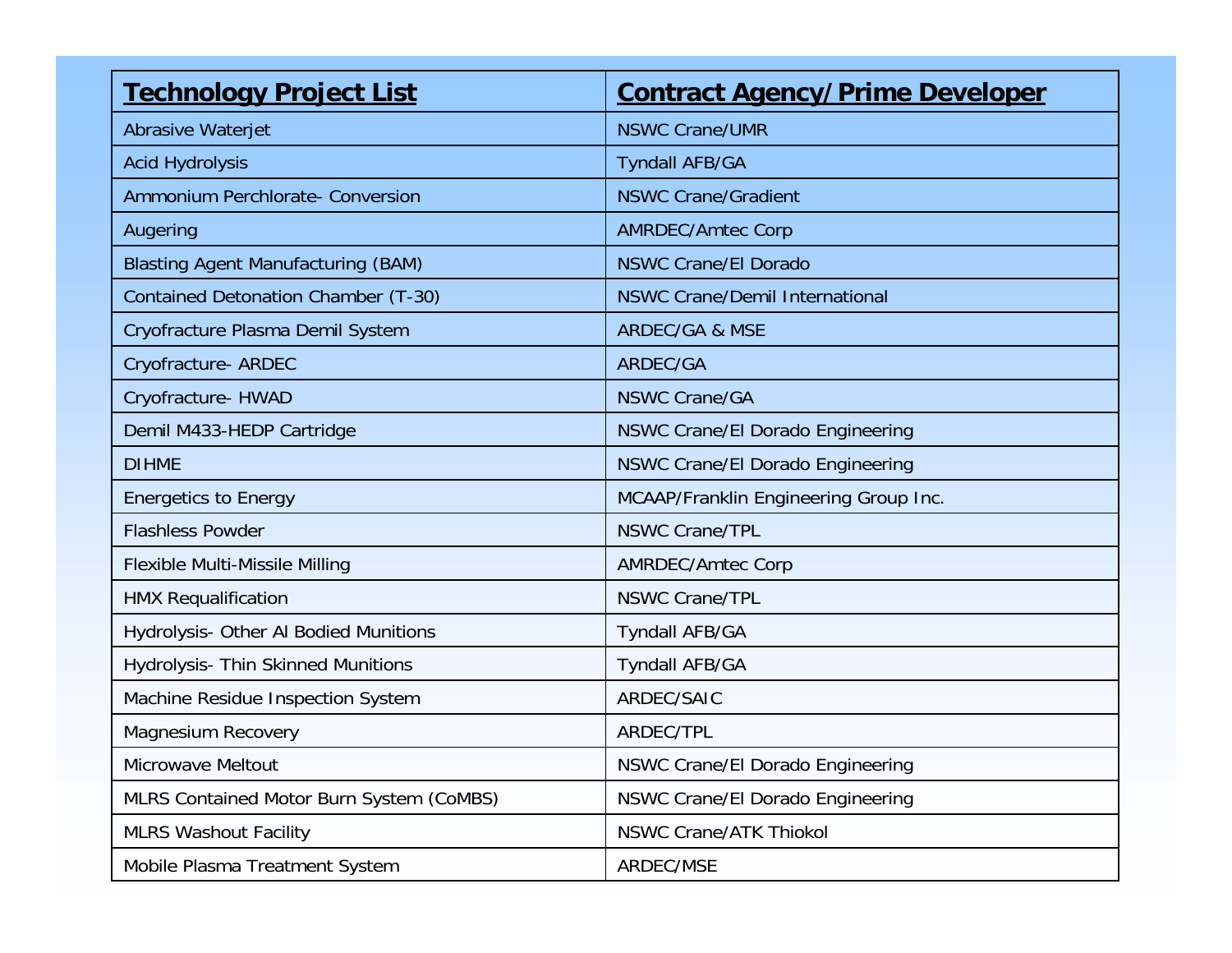| <u>Technology Project List Cont'd.</u>                 | <b>Contract Agency/Prime Developer</b>     |
|--------------------------------------------------------|--------------------------------------------|
| Nano-energetics Demil Technology                       | ARDEC/Unknown                              |
| Near Infrared (NIR)                                    | ARDEC/SAIC                                 |
| <b>Optimization of Contained Detonation Technology</b> | NSWC Crane/CH2MHILL Demilitarization Inc.  |
| Particle Aerosol Mass Spectrometer (PAMS)              | DAC/Lawrence Livermore National Laboratory |
| <b>PCF-AP Destruction</b>                              | Huntsville/ARCTECH                         |
| <b>PCF- Lead Removal ROK</b>                           | Huntsville/ARCTECH                         |
| <b>Photocatalytic Conversion</b>                       | <b>Hill AFB/OSU</b>                        |
| Plasma Ordnance Demil System (PODS)                    | <b>ARDEC/MSE</b>                           |
| Projectile Washout Facility                            | <b>NSWC Crane/Gradient</b>                 |
| <b>Propellant Recovery</b>                             | <b>ARDEC/Foster-Miller Corp</b>            |
| R2 of Depleted Uranium                                 | <b>ARDEC/SAIC</b>                          |
| <b>Red Phosphorus Reuse</b>                            | <b>NSWC Crane/Unknown</b>                  |
| Removal of Cast-Cured Explosives from IMs              | <b>ARDEC/Battelle Memorial Labs</b>        |
| Repeated Detonation Fatigue Analysis                   | <b>NSWC Crane/CH2MHILL</b>                 |
| Robotics 155mm RAP Download Workcell                   | DOE/Sandia National Laboratory             |
| <b>Robotics CBU</b>                                    | DOE/Sandia National Laboratory             |
| <b>Rocket Motor Segmenting</b>                         | <b>AMRDEC/Amtec Corp</b>                   |
| <b>SCWO-Liquid Effluent Treatment</b>                  | <b>Tyndall AFB/GA</b>                      |
| Stinger Missile Disassembly and Component Recovery     | <b>AMRDEC/Amtec Corp</b>                   |
| Contained Burn for Tactical Missile Motors (TaDD)      | <b>NSWC Crane/El Dorado</b>                |
| <b>TATB Production</b>                                 | DAC/Unknown                                |
| Thin Layer Chromatography (TLC)                        | DOE/LLNL                                   |
| <b>Ultrasonic Fragmentation</b>                        | ARDEC/TPL                                  |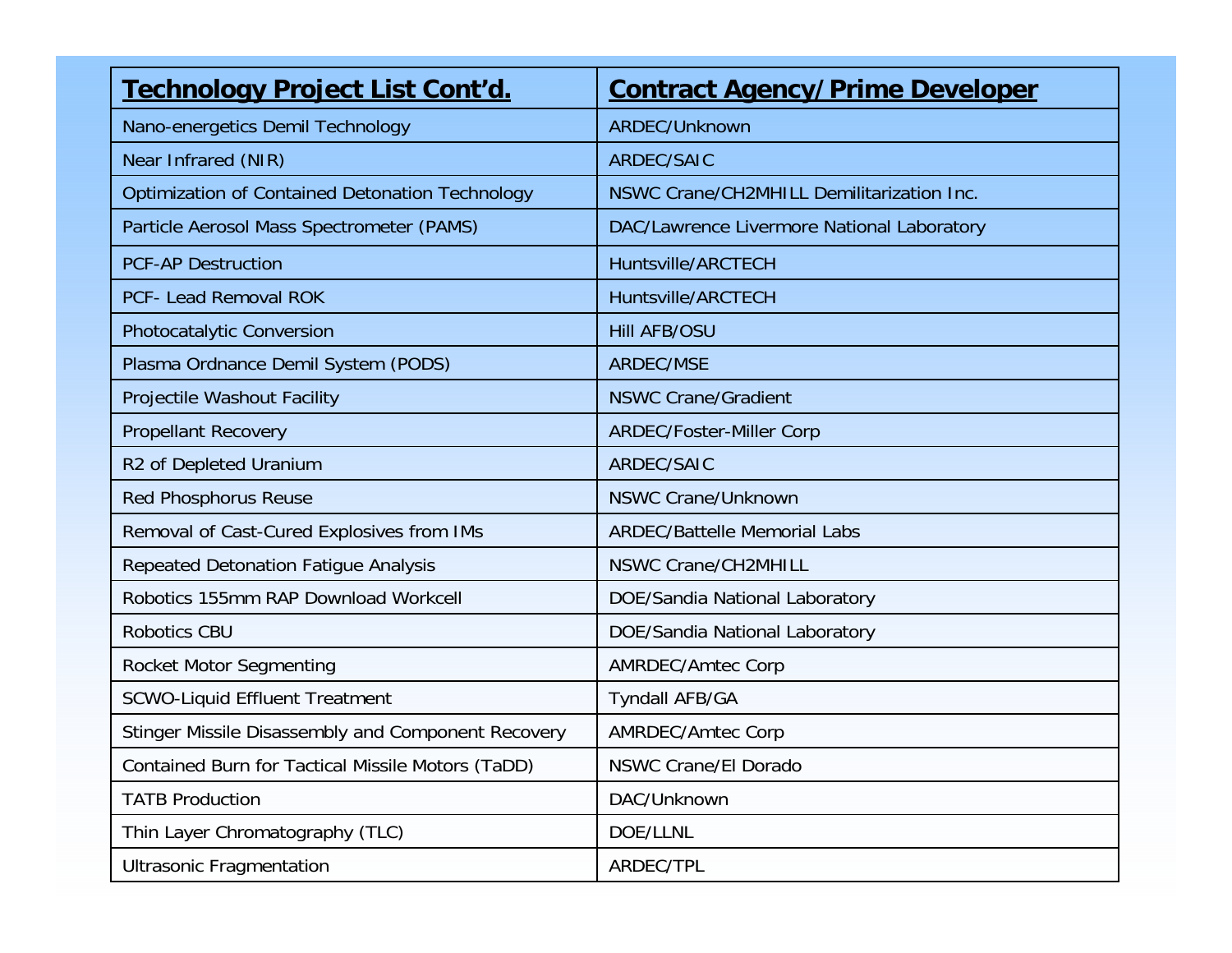## Initial Relative Effectiveness Ranking – pg 1

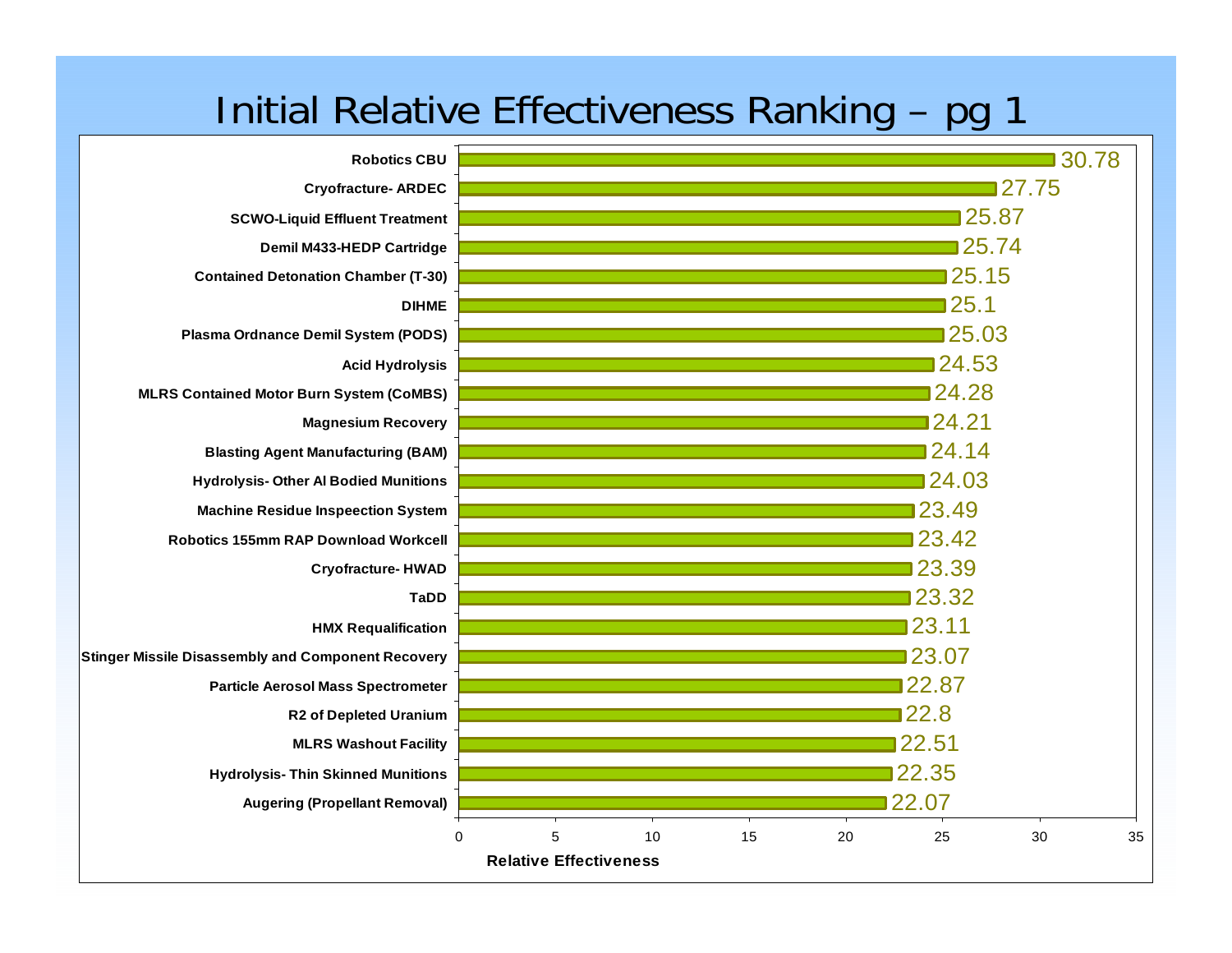## Initial Relative Effectiveness Ranking – pg 2

|                                                        |       | <b>Relative Effectiveness</b> |    |       |       |       |    |    |  |  |  |  |  |
|--------------------------------------------------------|-------|-------------------------------|----|-------|-------|-------|----|----|--|--|--|--|--|
|                                                        | 0     | 5                             | 10 | 15    | 20    | 25    | 30 | 35 |  |  |  |  |  |
| <b>Nano-energetics Demil Technology</b>                |       |                               |    | 13.75 |       |       |    |    |  |  |  |  |  |
| <b>Removal of Cast-Cured Explosives from IMs</b>       | 15.06 |                               |    |       |       |       |    |    |  |  |  |  |  |
| <b>Abrasive Waterjet</b>                               |       |                               |    |       | 16.69 |       |    |    |  |  |  |  |  |
| <b>TATB</b>                                            |       |                               |    |       | 17.08 |       |    |    |  |  |  |  |  |
| <b>Ultrasonic Fragmentation</b>                        |       |                               |    |       | 17.73 |       |    |    |  |  |  |  |  |
| <b>Photocatalytic Conversion</b>                       |       |                               |    |       | 17.94 |       |    |    |  |  |  |  |  |
| <b>Flashless Powder</b>                                |       |                               |    |       | 18.09 |       |    |    |  |  |  |  |  |
| <b>Cryofracture Plasma Demil System</b>                |       |                               |    |       | 18.16 |       |    |    |  |  |  |  |  |
| <b>Energetics to Energy</b>                            |       |                               |    |       | 18.27 |       |    |    |  |  |  |  |  |
| <b>Propellant Recovery</b>                             |       |                               |    |       | 18.89 |       |    |    |  |  |  |  |  |
| Thin Layer Chromatography (TLC)                        |       |                               |    |       | 19.12 |       |    |    |  |  |  |  |  |
| <b>PCF-AP Destruction</b>                              |       |                               |    |       | 19.31 |       |    |    |  |  |  |  |  |
| <b>Microwave Meltout</b>                               |       |                               |    |       | 19.71 |       |    |    |  |  |  |  |  |
| <b>Red Phosphorus Reuse</b>                            |       |                               |    |       | 19.96 |       |    |    |  |  |  |  |  |
| <b>Optimization of Contained Detonation Technology</b> |       |                               |    |       | 20.02 |       |    |    |  |  |  |  |  |
| <b>Near Infrared</b>                                   |       |                               |    |       | 20.71 |       |    |    |  |  |  |  |  |
| <b>Ammonium Perchlorate-Conversion</b>                 |       |                               |    |       | 20.88 |       |    |    |  |  |  |  |  |
| <b>Flexible Multi-Missile Milling</b>                  | 21.24 |                               |    |       |       |       |    |    |  |  |  |  |  |
| <b>PCF-Lead Removal ROK</b>                            |       | 21.27                         |    |       |       |       |    |    |  |  |  |  |  |
| <b>Rocket Motor Segmenting</b>                         |       | 21.6                          |    |       |       |       |    |    |  |  |  |  |  |
| <b>Mobile Plasma Treatment System</b>                  |       |                               |    |       |       | 21.71 |    |    |  |  |  |  |  |
| <b>Projectile Washout Facility</b>                     |       |                               |    |       |       | 21.77 |    |    |  |  |  |  |  |
| <b>Repeated Detonation Fatigue Analysis</b>            |       |                               |    |       |       | 22.04 |    |    |  |  |  |  |  |
|                                                        |       |                               |    |       |       |       |    |    |  |  |  |  |  |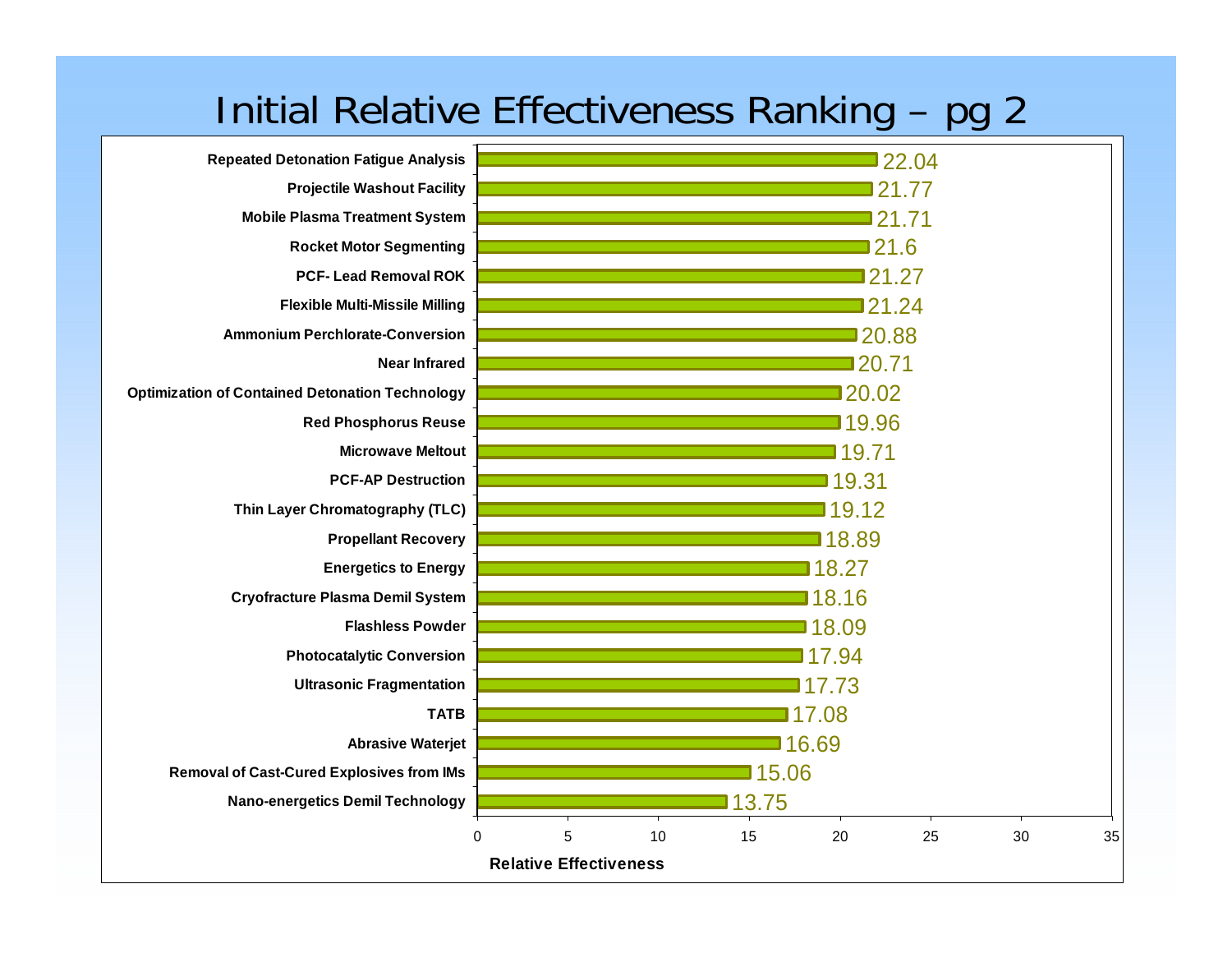

# Evaluation Results



- ¾ Effectiveness measures how well projects perform relative to established criteria, independent of cost
- ¾ Cost-Effectiveness measures the cost of the project's effectiveness:
	- $\checkmark$  Cost-Effectiveness = (Net Present Cost of R&D and Facilitization) / Effectiveness
	- $\checkmark$  Units are cost per unit effectiveness
	- $\checkmark$  Cost-Effectiveness indicates how much "bang" for the "buck"
	- $\checkmark$  Because Cost-Effectiveness is a cost, smaller is better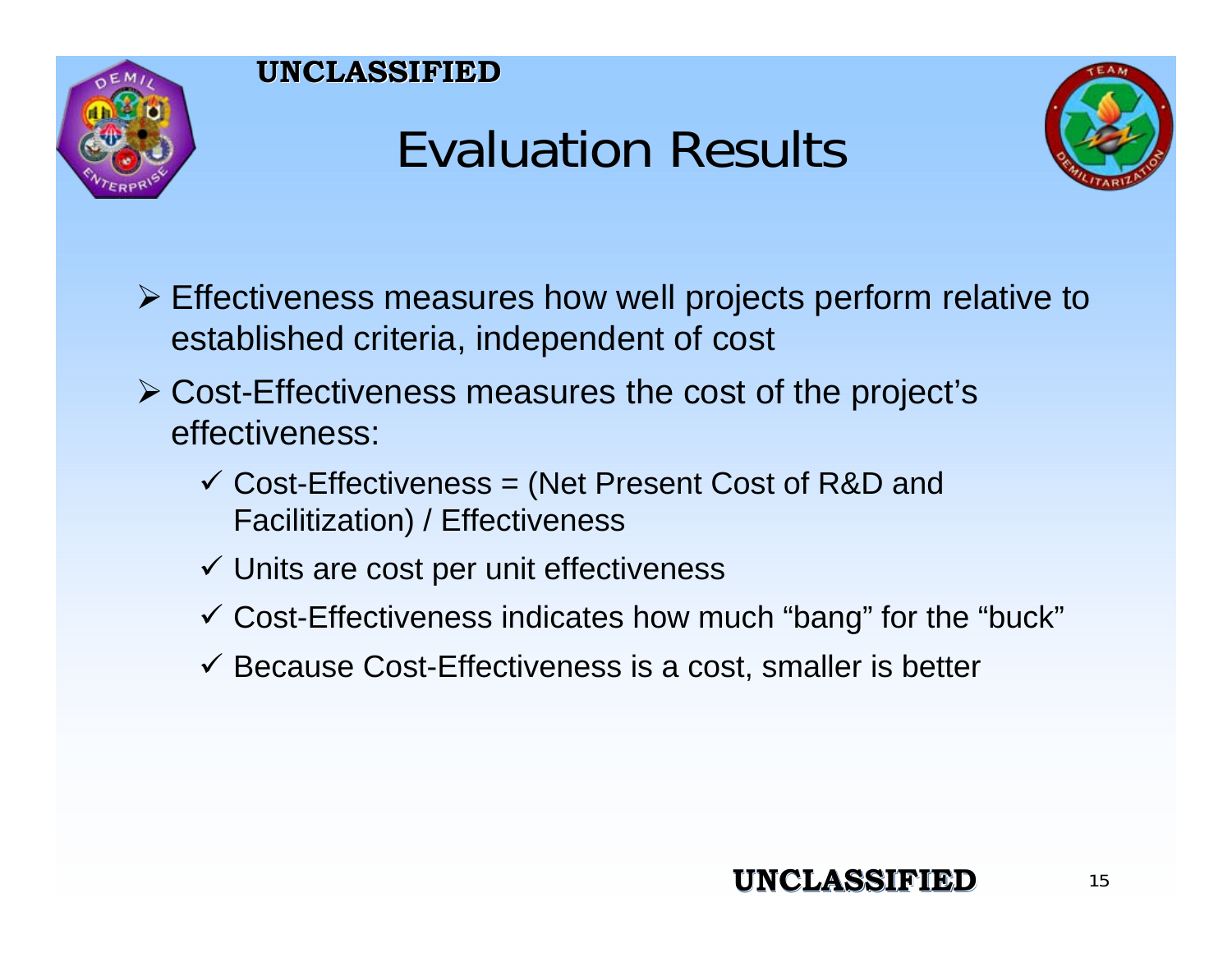



- R&D Technology Master Plan
- ¾ Document a systems engineering approach to translate demil needs into requirements that result in a set of prioritized technology projects.
- **► Master Plan documents the process** 
	- $\checkmark$  AHP criteria and evaluation process
	- $\checkmark$  Relative operational and cost effectiveness calculations
	- $\checkmark$  Project management
	- $\checkmark$  Cost savings methodology and metrics
- **≻** Proprietary Supplement contains
	- $\checkmark$  Project information workbooks
	- $\checkmark$  Relative operational and cost effectiveness measures
	- $\checkmark$ Quantitative assessment tool
	- $\checkmark$  Cost savings analysis
	- $\checkmark$ Budget request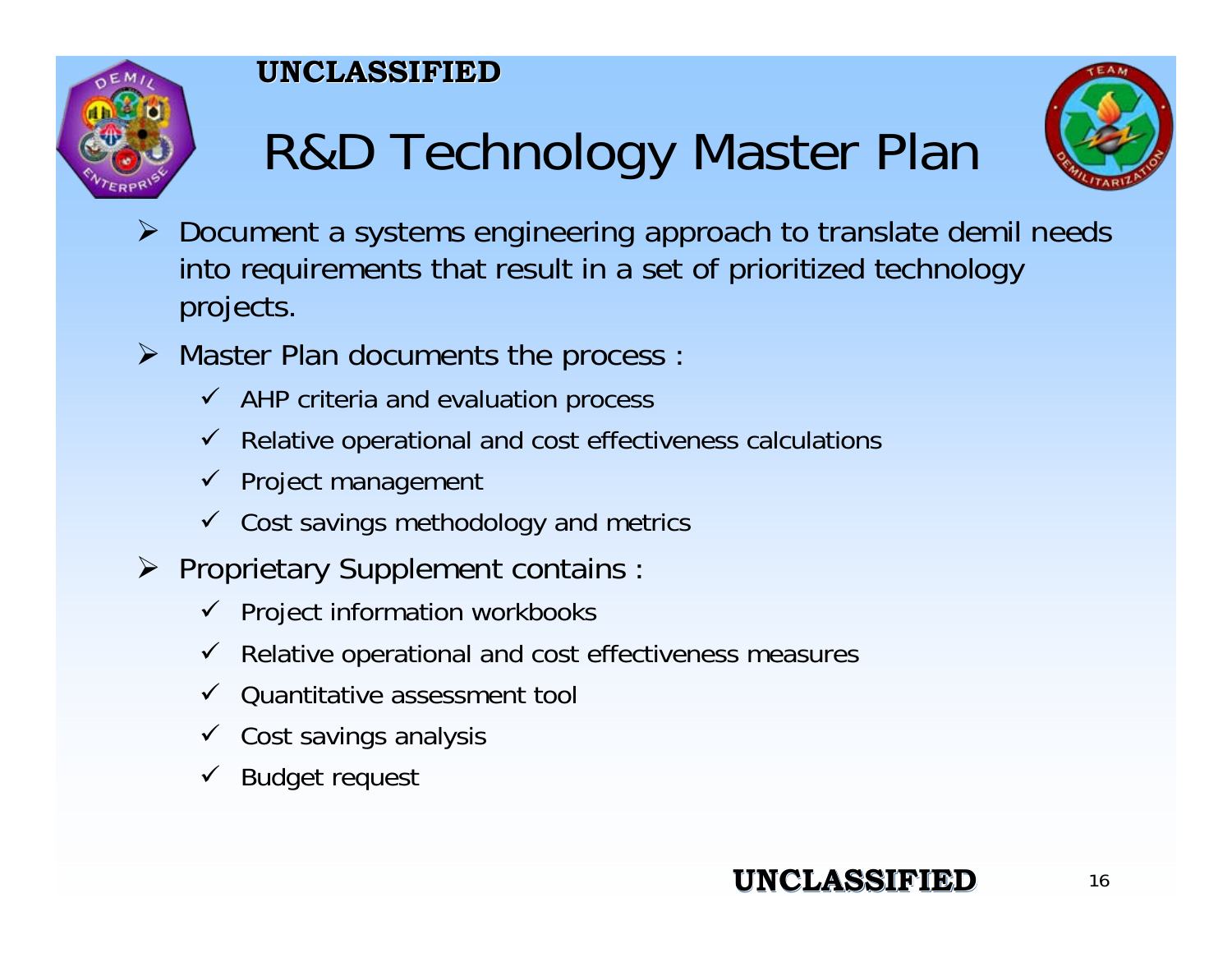

## DRD Project Prioritization Schedule FY07



|                                                                        | <b>FY07</b> |  |                                                     |  |        |  |  |  |  |                            |             | <b>FY08</b> |  |  |  |  |  |                                   |  |                 |  |
|------------------------------------------------------------------------|-------------|--|-----------------------------------------------------|--|--------|--|--|--|--|----------------------------|-------------|-------------|--|--|--|--|--|-----------------------------------|--|-----------------|--|
|                                                                        |             |  | Oct   Nov   Dec   Jan   Feb   Mar   Apr   May   Jun |  |        |  |  |  |  | Jul                        | $ Aug $ Sep |             |  |  |  |  |  | Oct   Nov   Dec   Jan   Feb   Mar |  | Apr   May   Jun |  |
| Program baseline constraints/<br>requirements - JMC                    |             |  |                                                     |  |        |  |  |  |  |                            |             |             |  |  |  |  |  |                                   |  |                 |  |
| Run Optimizer - JMC                                                    |             |  |                                                     |  |        |  |  |  |  |                            |             |             |  |  |  |  |  |                                   |  |                 |  |
| Technology Gap Analysis - IPT                                          |             |  |                                                     |  |        |  |  |  |  |                            |             |             |  |  |  |  |  |                                   |  |                 |  |
| Deliver Info Workbook to<br><b>Technology Proponents -IPT</b>          |             |  |                                                     |  |        |  |  |  |  |                            |             |             |  |  |  |  |  |                                   |  |                 |  |
| Receive completed Workbooks<br>from Proponents -IPT                    |             |  |                                                     |  |        |  |  |  |  |                            |             |             |  |  |  |  |  |                                   |  |                 |  |
| <b>Review/revise Evaluation Criteria</b><br>definitions/weighting -IPT |             |  |                                                     |  |        |  |  |  |  | $\mathcal{O}(\mathcal{A})$ |             |             |  |  |  |  |  |                                   |  |                 |  |
| <b>Cost Evaluation</b>                                                 |             |  |                                                     |  |        |  |  |  |  |                            |             |             |  |  |  |  |  |                                   |  |                 |  |
| Effectiveness scoring/ eval -IPT                                       |             |  |                                                     |  |        |  |  |  |  |                            |             |             |  |  |  |  |  |                                   |  |                 |  |
| Cost Effectiveness eval -DAC                                           |             |  |                                                     |  |        |  |  |  |  |                            |             |             |  |  |  |  |  |                                   |  |                 |  |
| <b>Generate Cost Effectiveness</b><br><b>Ranking List</b>              |             |  |                                                     |  |        |  |  |  |  |                            |             |             |  |  |  |  |  |                                   |  |                 |  |
| Cost Savings evaluation -DAC                                           |             |  |                                                     |  |        |  |  |  |  |                            |             |             |  |  |  |  |  |                                   |  |                 |  |
| Planned                                                                |             |  |                                                     |  | Actual |  |  |  |  |                            |             |             |  |  |  |  |  |                                   |  |                 |  |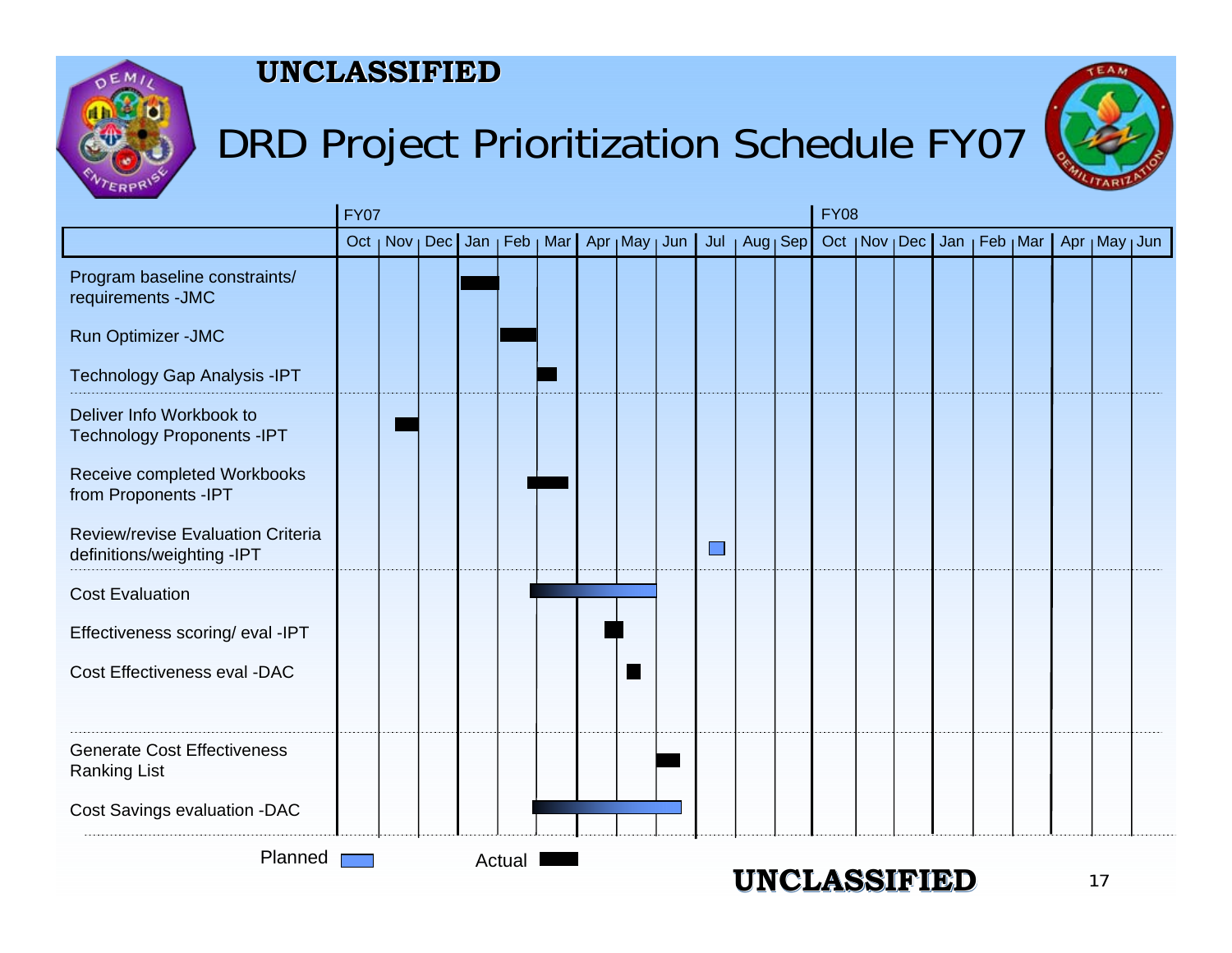

## DRD Project Prioritization Schedule FY07



|                                                    | <b>FY07</b> |  |  |  |  |   |  |                                                                      |  |  |  |  |  | <b>FY08</b> |  |  |                                                   |  |  |  |  |  |  |
|----------------------------------------------------|-------------|--|--|--|--|---|--|----------------------------------------------------------------------|--|--|--|--|--|-------------|--|--|---------------------------------------------------|--|--|--|--|--|--|
|                                                    |             |  |  |  |  |   |  | Oct   Nov   Dec   Jan   Feb   Mar   Apr   May  Jun   Jul   Aug   Sep |  |  |  |  |  |             |  |  | Oct   Nov   Dec Jan   Feb   Mar   Apr   May   Jun |  |  |  |  |  |  |
| Develop Budget Request - DAC                       |             |  |  |  |  |   |  |                                                                      |  |  |  |  |  |             |  |  |                                                   |  |  |  |  |  |  |
| <b>Revise Demil R&amp;D MP</b>                     |             |  |  |  |  |   |  |                                                                      |  |  |  |  |  |             |  |  |                                                   |  |  |  |  |  |  |
| Deliver draft annual MP to PM -<br><b>DAC</b>      |             |  |  |  |  |   |  |                                                                      |  |  |  |  |  |             |  |  |                                                   |  |  |  |  |  |  |
| PM review of MP                                    |             |  |  |  |  |   |  |                                                                      |  |  |  |  |  |             |  |  |                                                   |  |  |  |  |  |  |
| MP presentation to PM - DAC                        |             |  |  |  |  |   |  |                                                                      |  |  |  |  |  |             |  |  |                                                   |  |  |  |  |  |  |
| Finalize MP - PM/DAC                               |             |  |  |  |  |   |  |                                                                      |  |  |  |  |  |             |  |  |                                                   |  |  |  |  |  |  |
| Approve MP - PM                                    |             |  |  |  |  |   |  |                                                                      |  |  |  |  |  |             |  |  |                                                   |  |  |  |  |  |  |
| Revise Project Info Workbook -<br><b>IPT</b>       |             |  |  |  |  |   |  |                                                                      |  |  |  |  |  |             |  |  |                                                   |  |  |  |  |  |  |
| Cost/Schedule Metrics reporting<br>- DAC and ARDEC |             |  |  |  |  | ٠ |  |                                                                      |  |  |  |  |  |             |  |  |                                                   |  |  |  |  |  |  |
| Transition Metrics reporting -DAC                  |             |  |  |  |  |   |  |                                                                      |  |  |  |  |  |             |  |  |                                                   |  |  |  |  |  |  |
|                                                    |             |  |  |  |  |   |  |                                                                      |  |  |  |  |  |             |  |  |                                                   |  |  |  |  |  |  |

Planned

**Actual**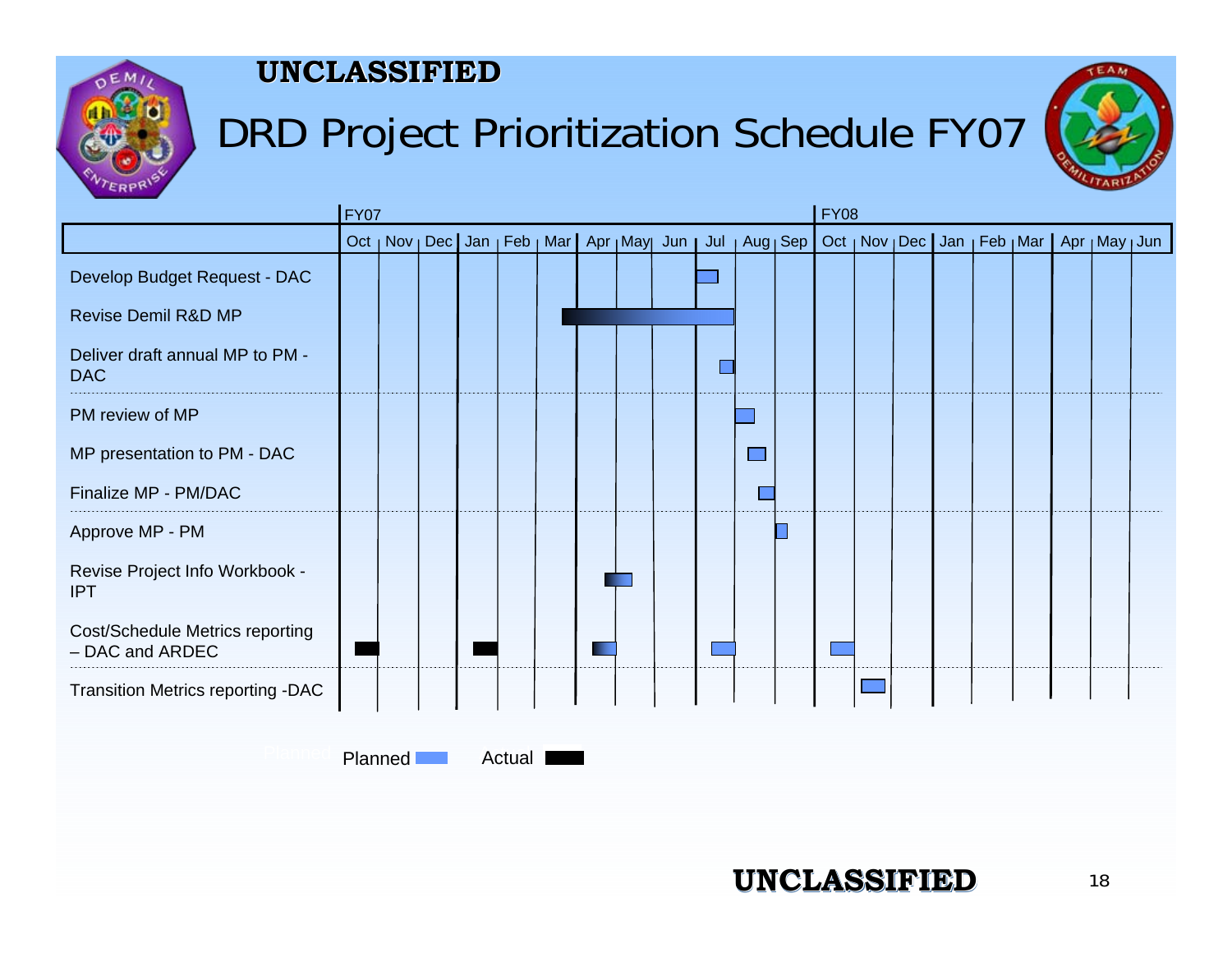

## EVM Example



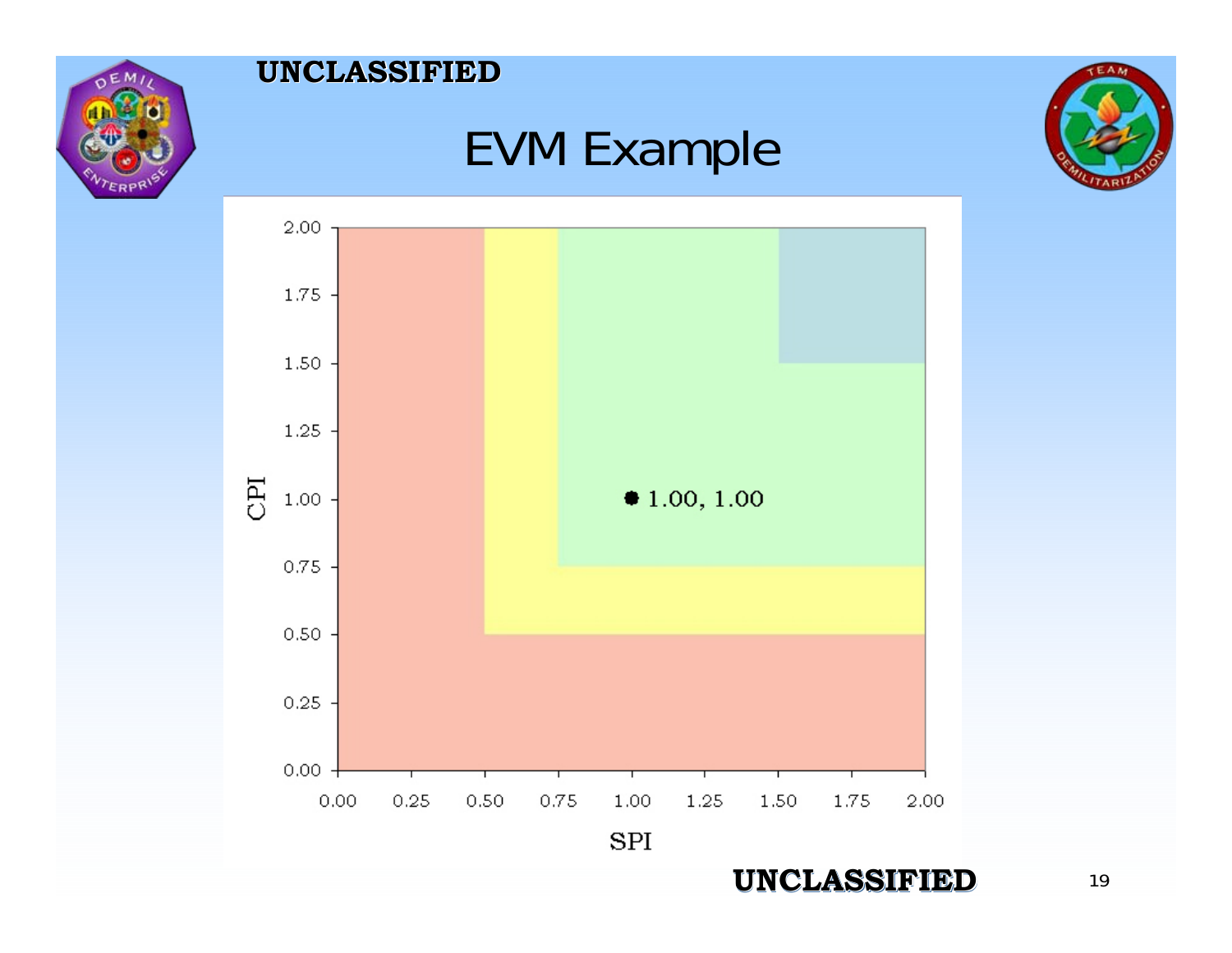

# R&D Metrics



## ¾ **Standard Definitions (Phases)**

- 9 **Lab/Bench Scale**
- 9 **Subscale/Pilot Phase**
- 9 **Prototype Phase**
- ¾ **Goal: Establish Improved Metrics**
- ¾ **Core Members Agreed to:**
	- 9 **Quarterly Cost and Schedule Reporting**
	- 9 **Cost = Execution Year + Next Year**
	- 9 **Schedule = Entire Project**
	- 9 **Begins with New FY 06 SOWs**
- ¾ **Semiannual R&D Program Reviews (PRs)**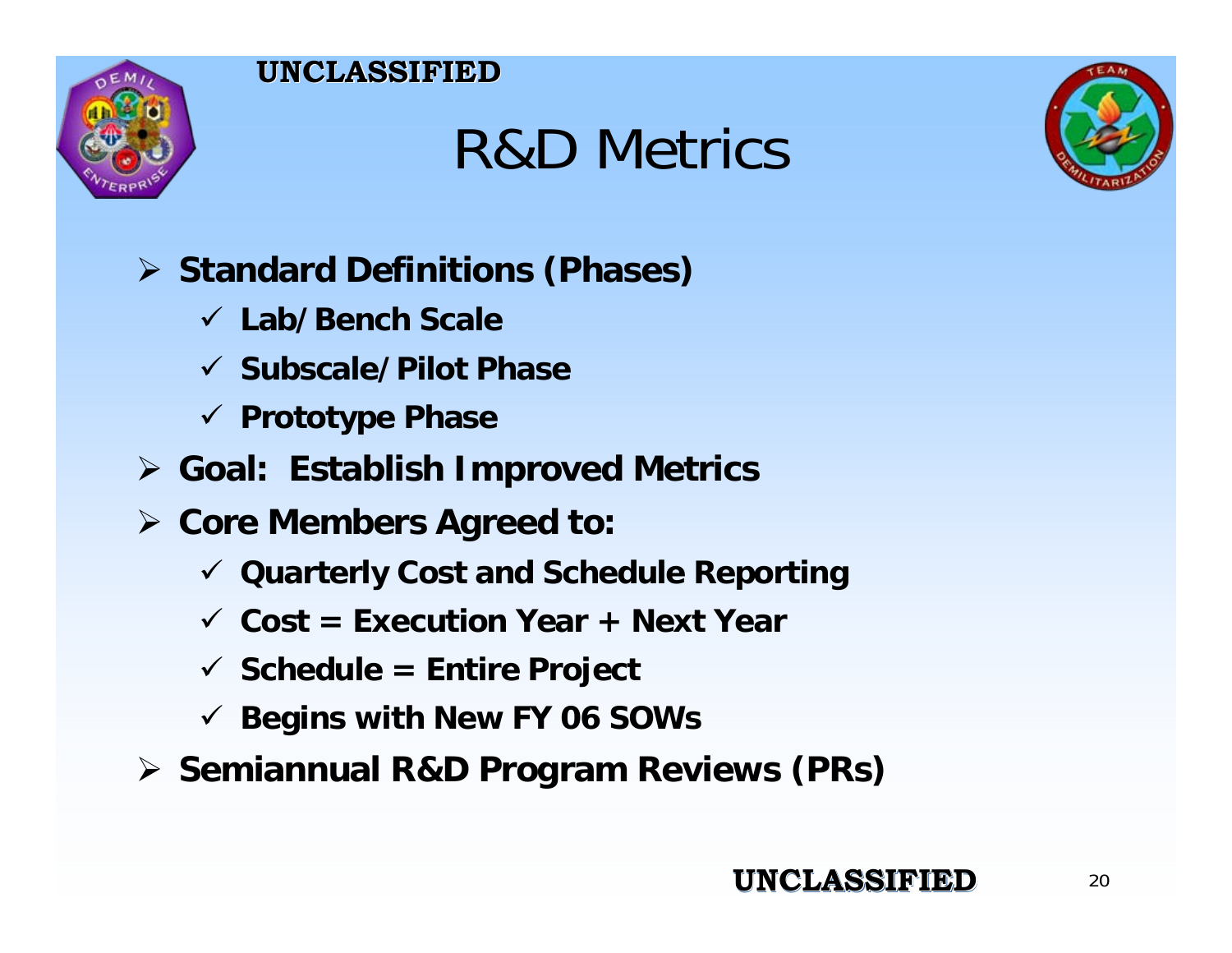

# DRD IPT Summary



## **DONE**

- ¾ **Requirements Linked to Prioritization Process Requirements Linked to Prioritization Process**
- ¾ **Revised Technology Project Information Workbook Revised Technology Project Information Workbook**
- ¾ **Completed Relative Effectiveness Evaluation for 46 Completed Relative Effectiveness Evaluation for 46 FY08 Demil R&D Projects FY08 Demil R&D Projects**
- ¾ **Executing Quarterly Project Cost, Schedule and Executing Quarterly Project Cost, Schedule and Performance Reporting Performance Reporting**

## **TO DO**

- ¾ **Provide Evaluation Feedback to Project Leads Provide Evaluation Feedback to Project Leads**
- ¾ **Provide Master Plan to PM Demil in July to Justify Demil Provide Master Plan to PM Demil in July to Justify Demil R&D Technology Funding Requirements R&D Technology Funding Requirements**
- ¾ **Complete Capability Gaps Analysis LSS Project Complete Capability Gaps Analysis LSS Project**
- ¾ **Reevaluat Reevaluate Scoring Criteria and Process e Scoring Criteria and Process**